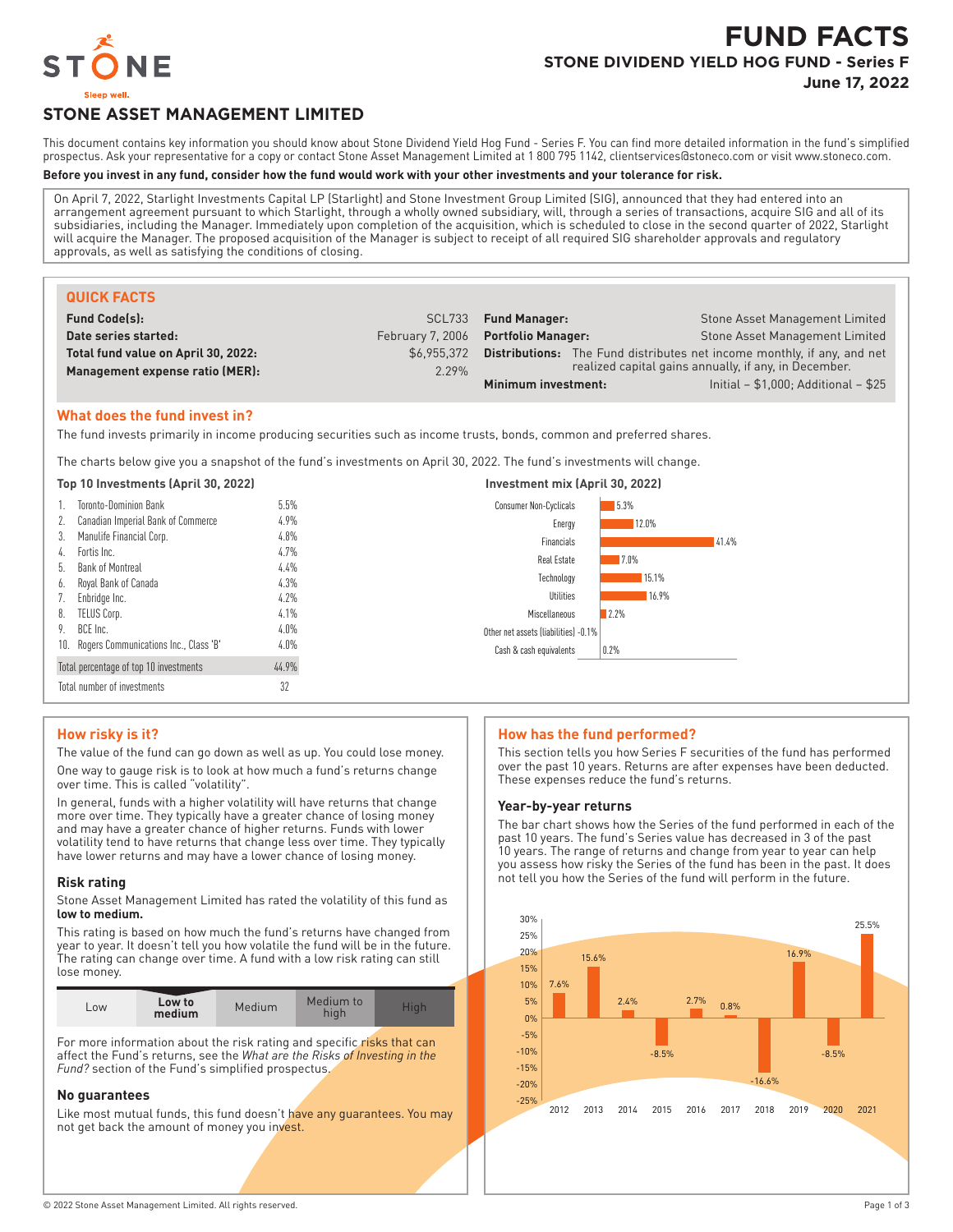

#### **Best and worst 3-month returns**

This table shows the best and worst returns for Series F securities of the fund in a 3-month period over the past 10 years. The best and worst 3-month returns could be higher or lower in the future. Consider how much of a loss you could afford to take in a short period of time.

|              | <b>Return</b> | 3 months ending | If you invested \$1,000 at the beginning of the period |
|--------------|---------------|-----------------|--------------------------------------------------------|
| Best return  | 12.19%        | Mav 1. 2021     | Your investment would rise to \$1.121.90.              |
| Worst return | $-21.84%$     | March 31, 2020  | Your investment would drop to \$781.60.                |

#### **Average return**

The annual compound return of the Series of the fund was approximately 2.3% over the past 10 years. If you had invested \$1,000 in the Series of the fund 10 years ago, your investment would now be worth \$1,254.16.

## **Who is this fund for?**

#### **This fund is suitable for investors:**

- have medium-term investment goals
- have a portfolio focus on income and capital appreciation
- want to diversify their investment portfolio
- are comfortable with low to medium investment risk

## **A word about tax**

In general, you'll have to pay income tax on any money you make on a fund. How much you pay depends on the tax laws where you live and whether or not you hold the fund in a registered plan such as a Registered Retirement Savings Plan or a Tax-Free Savings Account.

Keep in mind that if you hold your fund in a non-registered account, fund distributions are included in your taxable income, whether you get them in cash or have them reinvested.

#### **How much does it cost?**

The following tables show the fees and expenses you could pay to buy, own and sell Series F securities of the fund.

The fees and expenses – including any commissions – can vary among series of a fund and among funds. Higher commissions can influence representatives to recommend one investment over another. Ask about other funds and investments that may be suitable for you at a lower cost.

#### **1. Sales charges**

When you purchase Series F securities of the fund, you do not pay a sales charge. Instead, you may be required to pay your representative's firm a negotiated fee for investment advice and other services that it provides to you.